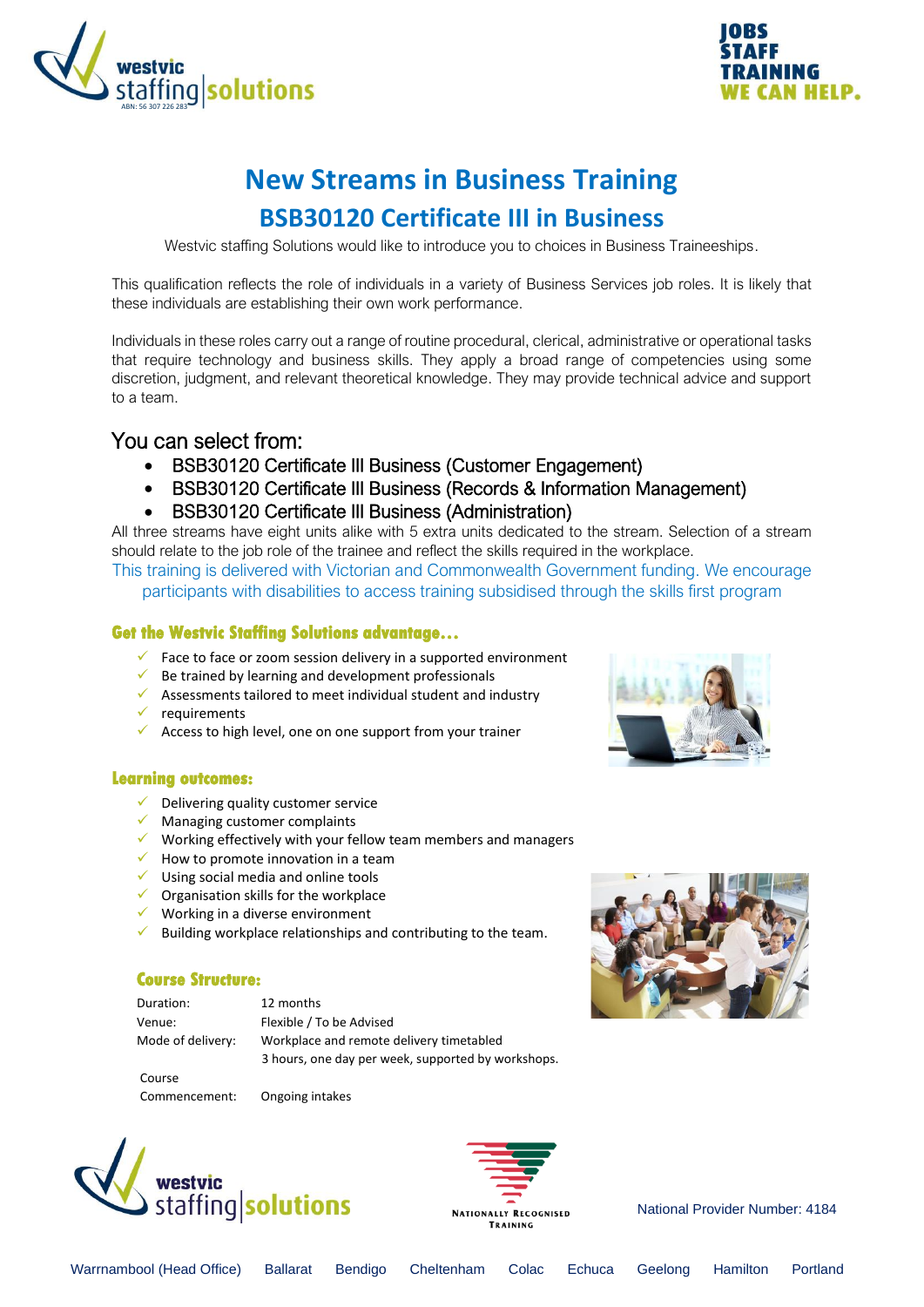



## BSB30120 Certificate III in Business – 8 units across all streams

| <b>Unit Code</b> | <b>Unit Name</b>                                                                                                                                                                                                                                                                                                            |
|------------------|-----------------------------------------------------------------------------------------------------------------------------------------------------------------------------------------------------------------------------------------------------------------------------------------------------------------------------|
| <b>BSBCRT311</b> | Apply critical thinking skills in a team environment<br>This unit describes skills and knowledge required to apply critical thinking skills to<br>generate solutions to workplace problems in a team environment.                                                                                                           |
| <b>BSBPEF201</b> | Support personal wellbeing in the workplace<br>This unit describes the skills and knowledge required to advocate for and feel<br>empowered about personal wellbeing in the workplace. It involves developing and<br>applying basic knowledge of factors that may influence wellbeing, both positively and<br>negatively.    |
| <b>BSBSUS211</b> | Participate in sustainable work practices<br>This unit describes the skills and knowledge required to measure, support and find<br>opportunities to improve the sustainability of work practices.                                                                                                                           |
| BSBTWK301        | Use inclusive work practices<br>This unit describes the skills and knowledge required to recognise and interact<br>productively with diverse groups of individuals in the workplace. It covers responding to<br>and working effectively with individual differences that might be encountered during<br>the course of work. |
| BSBWHS311        | Assist with maintaining workplace safety<br>This unit describes the skills and knowledge required to assist with implementing and<br>monitoring an organisation's work health and safety (WHS) policies, procedures and<br>programs as part of a small work team.                                                           |
| BSBXCM301        | Engage in workplace communication<br>This unit describes the skills and knowledge required to communicate (through written,<br>oral and nonverbal form) in the workplace within an industry.                                                                                                                                |
| <b>BSBTEC301</b> | Design and produce business documents<br>This unit describes the skills and knowledge required to design and produce various<br>business documents. It includes selecting and using a range of functions on a variety of<br>computer applications.                                                                          |
| BSBPEF301        | Organise personal work priorities<br>This unit describes the skills and knowledge required to organise personal work<br>schedules, to monitor and obtain feedback on work performance and to maintain<br>required levels of competence.                                                                                     |



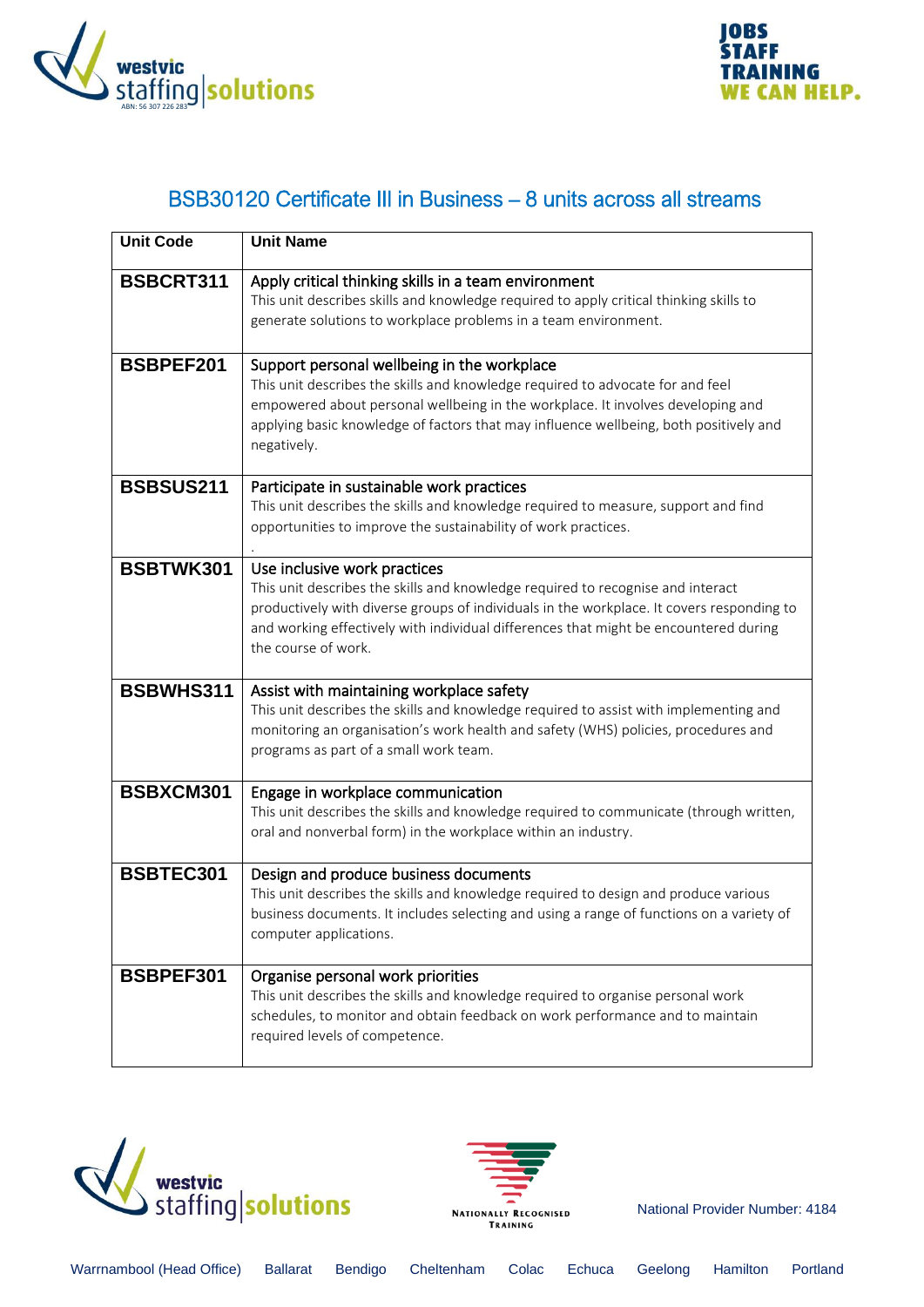



## BSB30120 Certificate III Business (Customer Engagement) Specialist Units

| <b>BSBWRT311</b> | Write simple documents<br>This unit describes the skills and knowledge required to plan, draft and finalise a simple<br>document.                                                                                                       |
|------------------|-----------------------------------------------------------------------------------------------------------------------------------------------------------------------------------------------------------------------------------------|
| <b>BSBOPS304</b> | Deliver and monitor a service to customers<br>This unit describes the skills and knowledge required to identify customer needs, deliver and<br>monitor customer service and identify improvements in the provision of customer service. |
| <b>BSBOPS305</b> | Process customer complaints<br>This unit describes skills and knowledge required to handle complaints from customers.                                                                                                                   |
| SIRXMKT001       | Support marketing and promotional activities<br>This unit describes the performance outcomes, skills and knowledge required to support the<br>implementation of marketing and promotional activities.                                   |
| SIRXPDK001       | Advise on products and services<br>This unit describes the performance outcomes, skills and knowledge required to develop<br>product and service knowledge and provide information to customers.                                        |

## BSB30120 Certificate III Business (Records & Information Management)

### Specialist Units

| <b>BSBINS302</b> | Organise workplace information<br>This unit describes the skills and knowledge required to receive, collect, organise and apply<br>workplace information in the context of an organisation's work processes, record managing and<br>knowledge management systems.                                                                                                                                                                                                                             |
|------------------|-----------------------------------------------------------------------------------------------------------------------------------------------------------------------------------------------------------------------------------------------------------------------------------------------------------------------------------------------------------------------------------------------------------------------------------------------------------------------------------------------|
| <b>BSBINS303</b> | Use knowledge management systems<br>This unit describes the skills and knowledge required to access a knowledge management system,<br>use monitoring and review processes to provide feedback and improve own work practices using<br>the system. This includes a range of strategies, methods, activities and techniques used by<br>individuals and the organisation to identify, collect, organise, store, retrieve, analyse, share and<br>apply knowledge to the work of the organisation. |
| <b>BSBINS308</b> | Control records<br>This unit describes the skills and knowledge required to classify, register, and track records and<br>information about records within an information management system.                                                                                                                                                                                                                                                                                                   |
| <b>BSBINS309</b> | Maintain business records<br>This unit describes the skills and knowledge required to maintain the records of a business on an<br>operational basis.                                                                                                                                                                                                                                                                                                                                          |
| <b>BSBTEC302</b> | Design and produce spreadsheets<br>This unit describes the skills and knowledge required to develop spreadsheets through the use of<br>spreadsheet applications.                                                                                                                                                                                                                                                                                                                              |